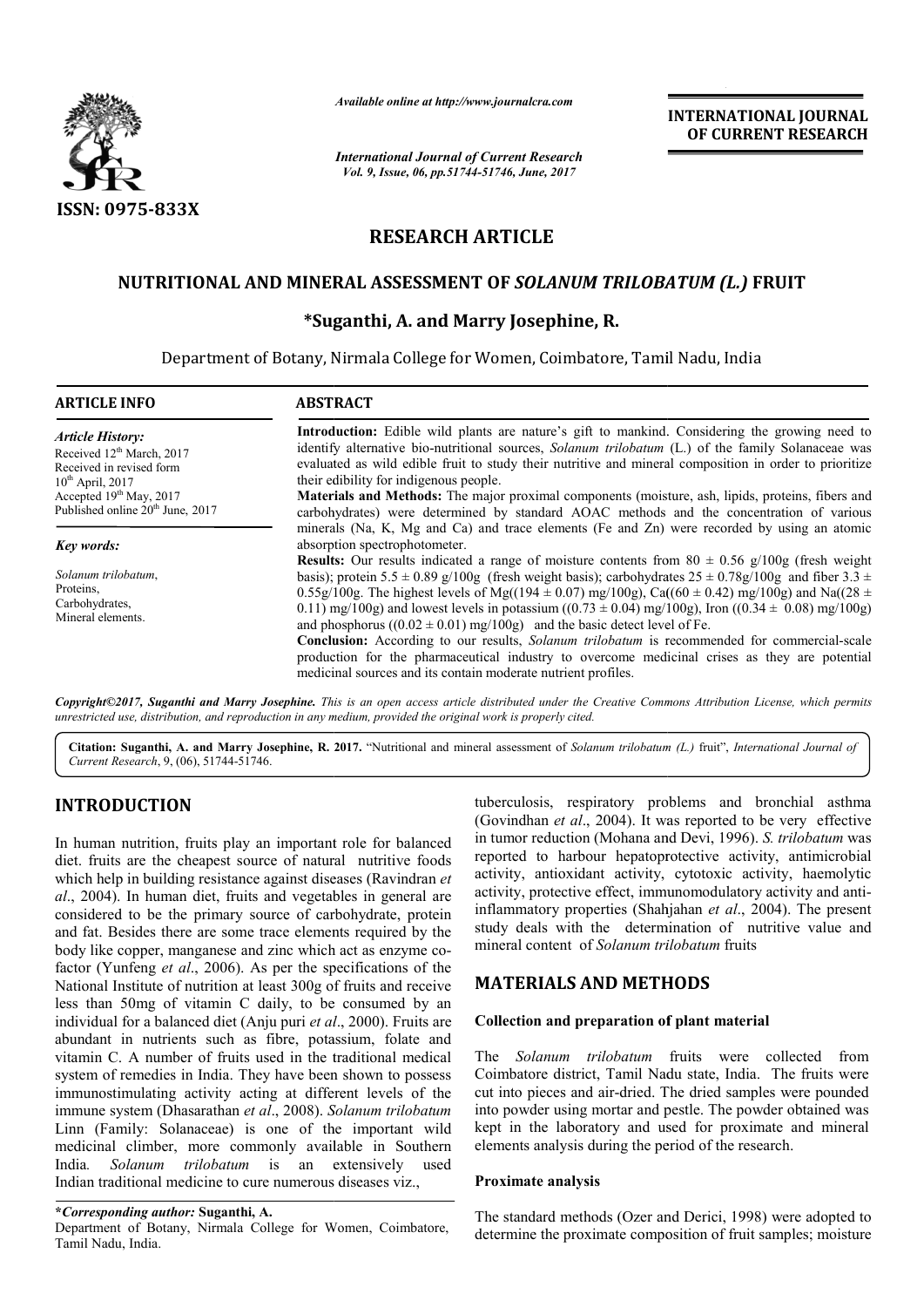(weighing the fresh samples before and after oven drying at  $(103 \pm 2)$  °C for 24 h), ash (incineration in a muffle furnace at 550 °C), protein, crude fiber (extraction with 1.25% NaOH, drying the residue for 4 h at 102 °C followed by muffle incineration at 600 °C for 30 min) (Humphry *et al*., 1993; Anon, 1995) and total carbohydrates (Kjeldahl, 1983).

#### **Mineral element analysis**

#### **Determination of mineral elements**

Finely ground (5 g) of sample was oven dried at 60°C and was weighed into crucible. The sample was ignited into a muffle furnace for 6-8 hours at a temperature between 450°C and not exceeding 500°C, a grayish white ash was obtained. The sample was cooled on asbestos sheet and  $5 \text{ cm}$ 3 1N HNO<sub>3</sub> solutions was added to it. It was evaporated to dryness on a steam bath or a hot plate at a low heat of 400°C for 15 min. until a perfectly white or grayish white ash is obtained. The sample was later cooled on asbestos sheet and  $10 \text{ cm}^3$  1N HCl was added and the solution filtered into 50 cm3 volumetric flask. The crucible and filter paper were washed with additional 10cm3 portion of 0.1N HCl three times to make up to the volume with 0.1N HCl solution. The filtrate was stored for Na, P, K, Ca, Mg, Fe and Zn determination using Atomic Absorption Spectrophotometer (AOAC 1990).

#### **Statistical analysis**

Descriptive statistics were performed by using Microsoft Excel 2007 to calculate mean and standard errors for mineral contents of fruit sample.

### **RESULTS**

#### **Nutritional Properties**

The data on proximate composition of nutrients in *S.trilobatum contain* moisture (80  $\pm$  0.56 g/100g), Protein (5.5  $\pm$ 0.82g/100g), Carbohydrate (25  $\pm$  0.78g/100g), Ash (18.6  $\pm$ 0.12g/100g) and Fiber  $(3.3 \pm 0.55g/100g)$ . The moisture content is one of the important factors as many of the physical properties of edible fruits may vary due to changing its value (Omobuwajo *et al*., 2003). The moisture content of *S.trilobatum (80*  $\pm$  *0.56 g/100g)* was similar to mulberries  $(80.37 \pm 0.14 \text{ g}/100 \text{g}^{-1})$  (14). The S.trilobatum contain high protein content  $(5.5 \pm 0.89 \text{ g}/100 \text{g})$  fresh weight basis than the edible part of sunberry (2.7%) and Dabai fruit (3.8%) (Patel *et al*., 2011; PheBe and YeiKheng, 2011). *S.trilobatum* fruit contain lower content of fiber  $3.3 \pm 0.55g/100g$  dry weight than that of the *Morus. alba* (13.50  $\pm$  0.28) g/100 g-1 dry weight and *F.carica:*  $(8.60 \pm 0.96)$  g/100 g-1 dry weight) (Sadia Haleema *et al*., 2014). The content of total available carbohydrate in *S.trilobatum*  $25 \pm 0.78$  g/100g was lower than the fig and mulberries (Sadia Haleema *et al*., 2014).

#### **Mineral composition**

Minerals play several important roles in human physiology and biochemistry as co-factors for enzymes, and are related to energetic efficiency, fertility, mental stability and immunity (Mayer, 1997). The results regarding the mineral and trace elements level in the *Solanum trilobatum* studied show that the magnesium has the highest concentration (194  $\pm$ 0.05mg/100g). (Adepoju, 2009) analysed the mineral composition from three

wild fruits such as *Sponias mombim, Diallum guineese* and *Mordii whytii* in Nigeria. In all three fruits magnesium was higher and *S. mombin* fruit contains the higher value of magnesium  $(465.0 \pm 21.21 \text{mg}/100 \text{g})$ . Mg plays a major role in relaxing muscles along the airway to the lung thus allowing asthma patients to breathe easier. The daily value for Mg is 400mg. It plays fundamental roles in most reactions involving phosphate transfer, believed to be essential in the structural stability of nucleic acid and intestinal absorption while deficiency of magnesium in man is responsible for severe diarrhoea, migraines, hyper-tension, cardiomyopathy, arteriosclerosis and stroke (Bello *et al*., 2008).

**Table 1. Moisture and nutrient profile of** *Solanum trilobatum* (means  $\pm$  standard deviation;  $n = 3$ )

| Parmeters    | Compositions $(g/100g)$ |
|--------------|-------------------------|
| Moisture     | $80 \pm 0.56$           |
| Protein      | $5.5 \pm 0.89$          |
| Carbohydrate | $25 \pm 0.78$           |
| Ash          | $18.6 \pm 0.12$         |
| Fiber        | $3.3 \pm 0.55$          |
|              |                         |

**Table 2. Macro and Micro elements (mg/100g dry weight ) in**  *Solanum trilobatum* fruit (mean  $\pm$  standard deviation  $n = 3$ )

| Mineral Element | Estimated Quantity in ash mg/100 mg |
|-----------------|-------------------------------------|
| Sodium          | $28 \pm 0.06$                       |
| Potassium       | $0.73 \pm 0.04$                     |
| Phosphorus      | $0.02 \pm 0.01$                     |
| Zinc            | <b>BDL</b>                          |
| Calcium         | $60 \pm 0.03$                       |
| Magnesium       | $194 \pm 0.05$                      |
| Iron            | $0.34 \pm 0.08$                     |

Similarly calcium is a major component of bone and assists in tooth development (Brody, 1994). In our finding, the calcium was reported in 60 mg/100g and higher Calcium in *Mordii whytii* wild fruit (300.0 mg/100g) was reported (Adepoju, 2009). The recommended daily calcium intake for adult range from 1000 mg to 1500 mg. It is also reccomended to take supplements with food to aid in absorption. Compared with other metals the calcium ion and most of its compound have low toxicity. Sodium has the highest concentration 28mg/100g in *Solanum trilobatum* (Table 2). (Agrahar-Murugkar *et al*., 2005) studied the nutritive value of wild edible fruits, *Solanum xanthocarpum* contain higher amount of sodium. Sodium is important for fluid distribution, blood pressure, cellular work and electrical activity. Potassium is essential for the ability of skeletal and smooth muscles to contract. Because of this, an adequate intake of potassium is important for regular digestive and muscular functioning. The quantity of potassium in *Solanum trilobatum* (0.73  $\pm$  0.04). Iron (Fe) content was (0.34 ± 0.08 mg/100g) in *Solanum trilobatum*. An adequate level of Fe is required for haemoglobin formation in blood, while excessive intake can result in hemochromatosis. Iron containing enzymes and proteins participate in many oxidation and in transport. In our observation phosphorous was reported in  $(0.02 \pm 0.01)$ . These minerals act as cofactors for many enzymes in the human body (Akpanabiatu *et al*., 1998). In our finding, the mineral profile of the *S.trilobatum* fruit was recommended for asthma patients.

#### **Conclusion**

*Solanum trilobatum* fruits was studied for nutritional and mineral composition by following standard proximate